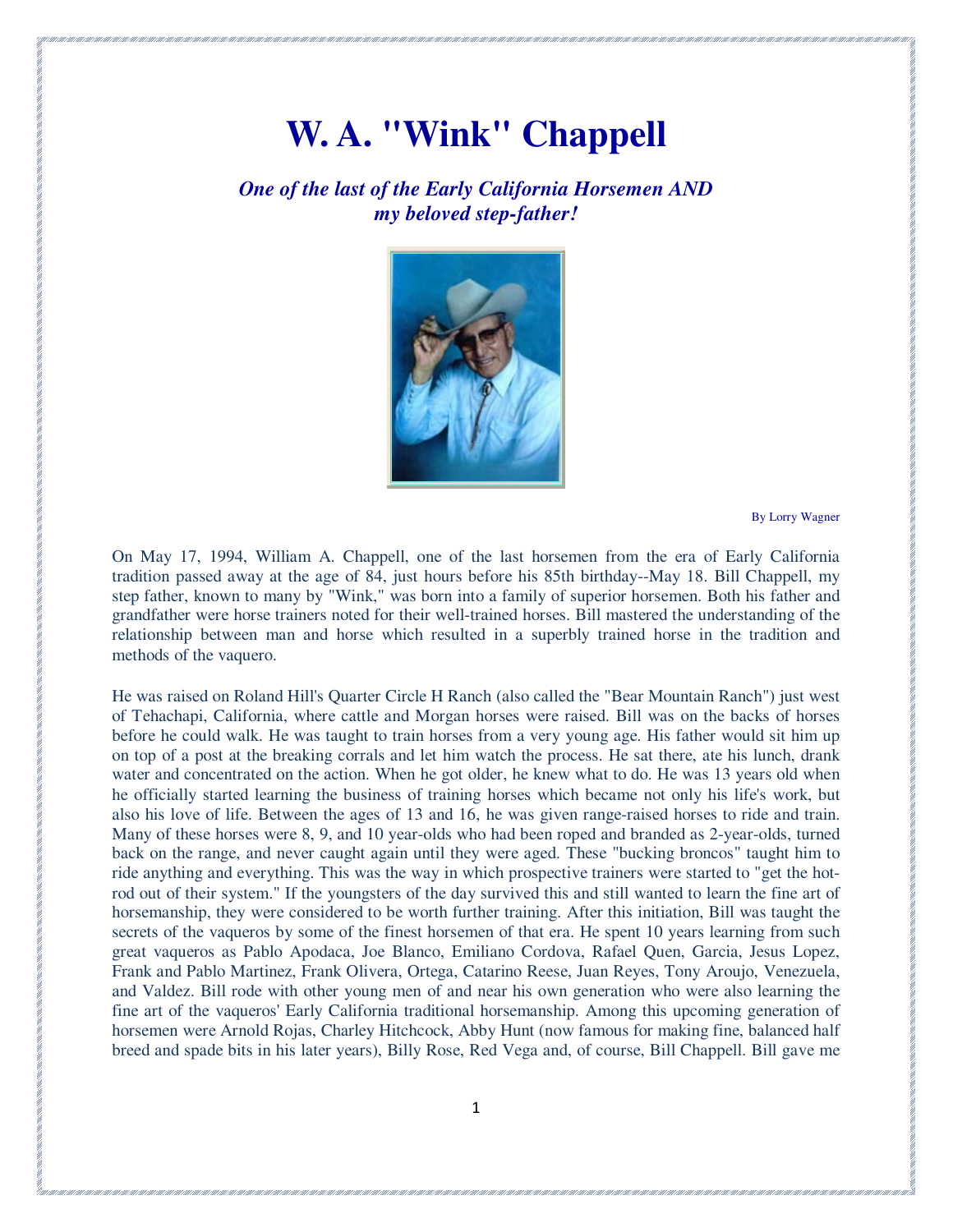two Abby Hunt bits that were made for him by Abby. They are wonderful working bits and my prize possessions.



## *Wink with his dog Tippy, in 1940. Photo from "Cowboy Country" by Bob Powers*

During these 10 years, Bill spent many evening hours in the bunk house (no TV during those days). These were the hours that the vaqueros taught him the wonderful art of braiding rawhide and calf leather reins and hackamores. He learned to make his own headstalls and other leather articles needed for training and riding horses. The men usually specialized in different areas of making their equipment and would trade with each other. I have many sets of reins, several bosals, headstalls, and a multitude of training equipment Bill made for me. Bill taught me how to braid, but, unfortunately, I never spent the time to learn what I should have. He did, however, teach me to tie the traditional "Pheodore" knot (often spelled as Feodore, but pronounced thee-o-dore) that is a must to train good hackamore horses.

Bill rode the rodeo circuit when he was in his late teen's and early twenty's--saddle broncs, bareback horses and calf roping. He won his share. He quit riding the rodeo circuit when his best friend, Fay Adams, was killed. Fay roped a calf, his horse tripped and fell on him and broke his neck. Bill was an excellent roper. Whether on the range, in the stock pens working cattle, or roping in competition he seldom missed. He taught me as much about roping as he could without cattle to work and rope here on Sierra Dawn. He was an artist with a rope.

Bill started his career by breaking horses and working cattle on ranches in areas of the San Joaquin Valley, Cuyama Valley, Kern River Valley, east to the upper Mojave Desert and west to Santa Barbara. He worked for such ranches as the Quarter Circle H, the Tejon Ranch, the Onyx Ranch, the 88 Brand, John Cudderback, Miller and Lux, The Land Company, and the Smith Ranch to name a few.

His first introduction to the Arabian was at the Tejon Ranch in the late 1920's and early 1930's. This ranch had imported mares and stallions from Arabia and when Bill worked for the Tejon under their vaquero horsemen, he trained some of these original horses and some of their offspring. He trained Steeldust horses for John Cudderback and often told me of the similarities of the Steeldust and the Tejon Arabians to my Sierra Dawn Arabians. He was convinced that the Steeldust had "close" ties to Arabian blood. Bill also spoke of the parallels of Roland Hill's Morgan horses with the Arabian. Roland had imported much of his original breeding stock from a Morgan horse ranch in Sweetwater, Texas. Roland bred 200 plus mares to one of 17 stallions each year. Bill's favorite stallion was one called Querido, whose foals made outstanding stock horses. For many years, the best of the black, 3-year-old, Quarter-Circle-H Morgans were selected for New York City Police horses. Bill started many of these under saddle, including training them to accept shooting a gun from their backs. Cold winters often found him training in the warmer areas of the San Joaquin Valley, sometimes training polo horses.

When he came to the Onyx Ranch in the Kern River Valley east of Bakerskfield, California, in the 1930's, he started working as a horse breaker (as trainers of that era were called) and cowboy. It didn't take too long for the owners to recognize Bill's dedication, skill, and the fact that he was an excellent judge of cattle to make him their cattle and range boss. He did much of the buying and selling of cattle for the Onyx Ranch and was eventually in charge of the whole cattle operation. He traveled to Arizona, New Mexico, Texas, and into Old Mexico to buy cattle, mostly Mexican steers, for the Ranch. I heard many tales of the horses he was given to ride when buying these cattle, the cowboys he rode with, and the vast difference between what he termed as "Tejanna" style and Vaquero style of horsemanship.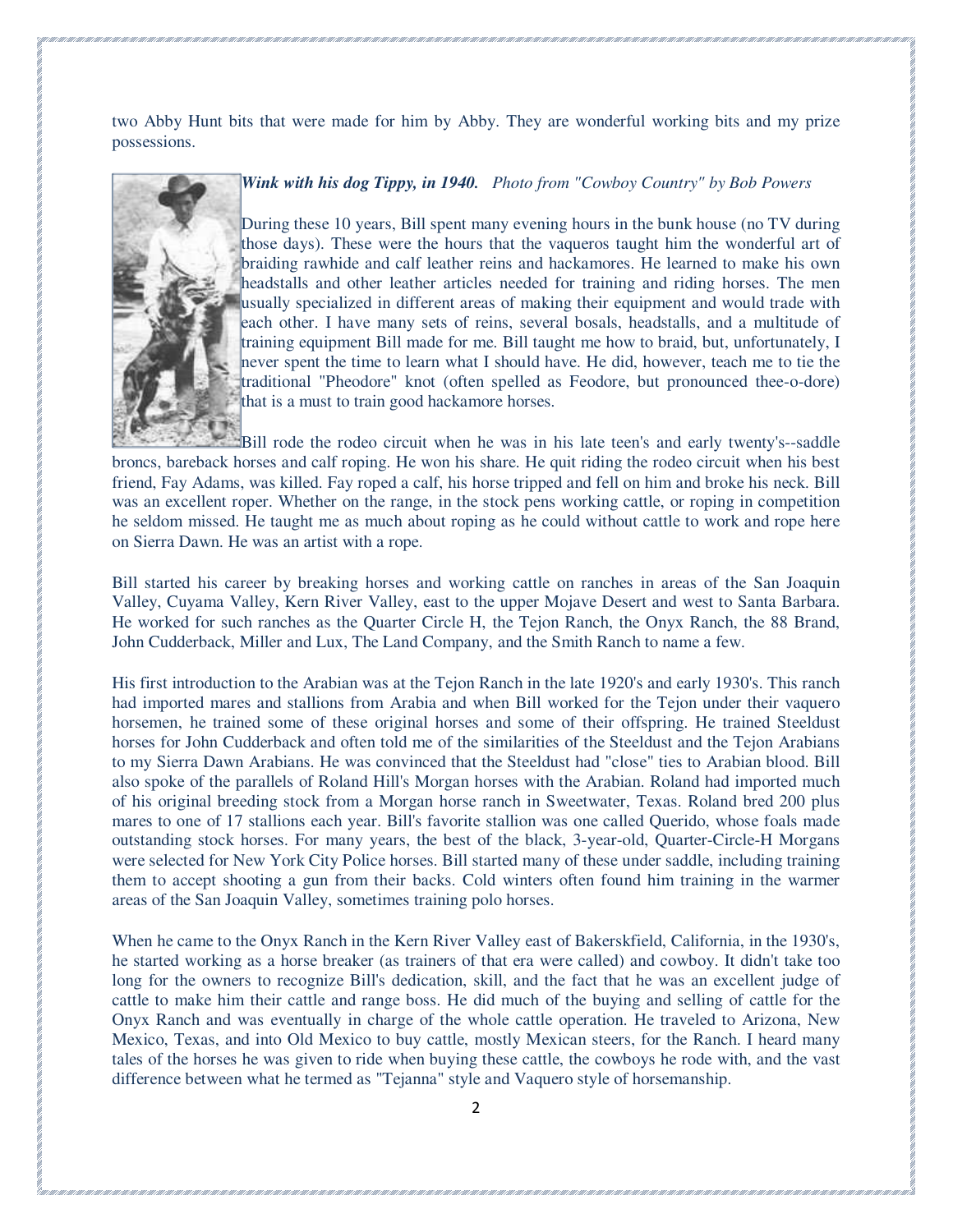

*Onyx cowboys, early 1940's: from l. Glen Alexander, Ed Chappell, Johnny Chappell, Wink Chappell and Farrell Chappell. Photo from "Cowboy Country" by Bob Powers* 

The Onyx Ranch ran thousands of cattle from Little Lake to Indian Wells Valley (today's Ridgecrest/Inyokern area) to Caliente to Jawbone Canyon and further south to the Mojave River area near Victorville, California, a

distance from north to south of approximately 100 miles. There was a time when there were only 10 cowboys to cover all this territory. These were the days when work and travel were done on horseback. I remember the tales Bill would tell me, when we were riding green colts out in the desert, of gathering around the chuck wagon for breakfast then starting the day by roping their mount out of the remuda, saddling up, and watching some of the ranker horses put on a rodeo before settling down for the day's work. On very frosty mornings during the fall roundups, even with clear skies, it would "rain" cowboys. The horse breakers were paid a bonus for every horse they trained that "did not" buck, since most of the average cowboys were also average riders and the "outfit" could not stand the medical bills and loss of men to work the cattle because of rank horses. Bill was very proud of being one of the best "horse breakers" in the country, always receiving a large bonus each year. Even when he was out on the range working cattle, he always rode a string of colts he was training.

 He loved the quiet moments as he rode through the mountains taking care of the cattle on their summer range riding that ever present string of youngsters.

 One of the stories that is told whenever the old timers gather today is about a big steer on one range that was running loose with 5 ropes hanging on him. None of the cowboys who had tried to catch this steer had any luck and 5 had lost their ropes. One day Bill came riding into camp with the 5 lost ropes. "You boys can have your ropes back for \$5.00 each," Bill nonchalantly told the group. Bill had come across the steer that day, had roped him, and thrown and tied him up not too far from camp. He and another cowboy later led this wild steer back to the ranch between two horses.

Bill's background had exposed him to the broadest spectrum possible from riding the young, unspoiled horse to having to re-train horses that had been spoiled and gone sour from being ridden by ranch cowboys that did not necessarily understand the horses they rode. These horses were sent to what was at that time called the "condemned field" and were usually extremely rank. Bill and his fellow trainers often re-trained these horses during winter months while waiting for the next spring's group of horses to get old enough to start under saddle.

After over 40 years of working cattle and training horses for ranches, Bill decided to use his rare talent as a horseman to train horses, exclusively.

Bill came to the Ridgecrest/Inyokern locality in California in 1964 and started the areas first professional horse training facility in partnership with me at Sierra Dawn Arabians. In exchange for training me in the art of Early California Horsemanship, I provided the ranch base to set up the training stables. He married my mother, Winifred Mont-Eton, in 1969 and became my beloved step-father. We rode together for 28 years, training several hundred horses between us. The last 2 years of his life, when he could no longer ride colts, he was always on hand to watch me execute his teachings.

Although the stables trained all breeds, Bill and I concentrated on Arabians for the show ring. He trained many champion show horses, rope horses, and just plain pleasure horses. He trained many people of all <u> 1919 – 1919 – 1919 – 1919 – 1919 – 1919 – 1919 – 1919 – 1919 – 1919 – 1919 – 1919 – 1919 – 1919 – 1919 – 1919 – 1920 – 1920 – 1920 – 1920 – 1920 – 1920 – 1920 – 1920 – 1920 – 1920 – 1920 – 1920 – 1920 – 1920 – 1920 – 192</u>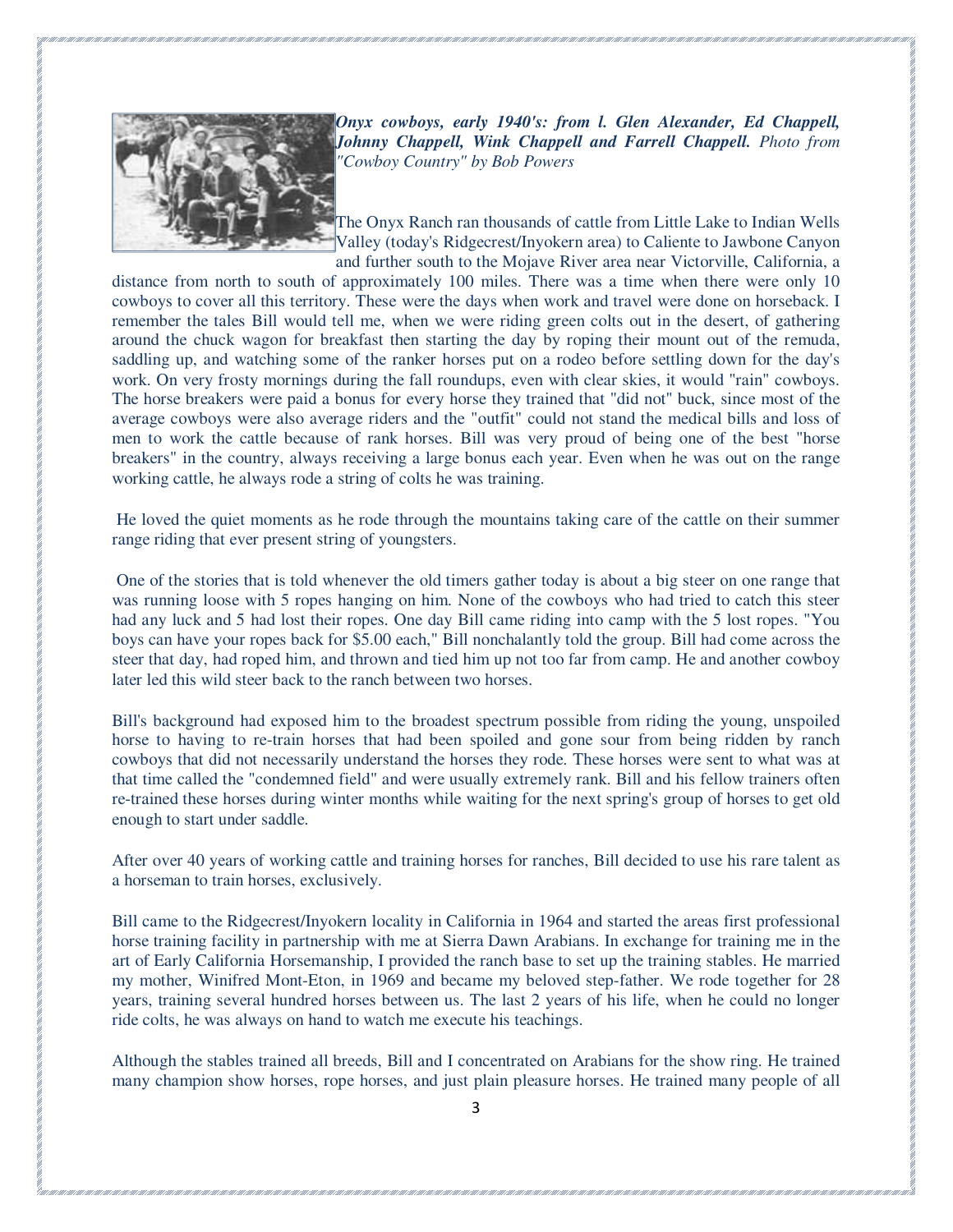ages to ride and enjoy their horses. At one time he had over 200 students. Bill retired from training for the public in 1974 at the age of 65, but continued to ride and train the young horses we bred and raised at Sierra Dawn Arabians until he was 83 years old. When he reached the age of 70, Bill stopped starting the young horses. It was too dangerous at his age. I started our young horses and he took over when they were settled and he could concentrate on preparing them for the bit and finishing them. I continued with the training stable, riding the horses brought in by the public for training.

Bill never knew what he would face each day and what talents would be called upon. When a group of people moved out of the area, they had chickens. What else would a person do with chickens they couldn't take with them but find a home for them on a ranch. Sierra Dawn Arabians got them. They were set free--no pen or containment. They laid eggs, hatched chicks, and before long there must have been at least 50 chickens running around. Then the chickens started to challenge the horses for the grain. They would jump into the grain trays and literally chase the horses away. It was time to get rid of the chickens. A local family was told they could have all the chickens they could catch. They caught all but one cantankerous rooster whom they chased for better than an hour. Bill watched this keystone comedy of errors and finally could not contain himself. He took his rope, circled it over his head a couple of times and let it fly toward the rooster--right over it's head with the first loop. That was the end of the chickens.



## *Bill "Wink" Chappell, 1940, Onyx Ranch, Kern River Valley, Ca.. Bill was in charge of all cattle operations in addition to starting young horses under saddle. Photo from "Cowboy Country" by Bob Powers*

Bill was loved by all who knew him. He was fiercely proud of his horseman's background and ability, and rightly so. He enjoyed everyone he met. He liked people, but he loved horses and his horses liked him. When Bill went to the barn or the fields, the horses came to meet him. He couldn't wait for the spring's crop of foals at Sierra Dawn. He would look them over and determine what he was going to do with them when they were old enough to ride. When these foals turned 3 years old, Bill and I would split them between us and we would work them along with the horses brought in for training.

Bill's passing is a great loss to the world of horses and all of us who are involved in that world. I am so thankful that my life led me to be able to have had the opportunity to be trained by Bill in the Early California tradition of horsemanship and to have had 30 years with him. There are so few of us left that have had the opportunity to continue the unbroken chain of passing more than 200 years of this knowledge and expertise to the next generation--200 years of vaquero horsemanship that was of itself derived from several hundred years of warhorse tradition from Spain and the Moorish invasion which had been converted to working cattle by the Early Californios in the 1700's. I have committed myself to carrying that tradition on to the next generation and pray that I am worthy of the 30 years Bill spent teaching me his knowledge of these vaquero methods. He taught me so much--to start the young horse, the art of handling the snaffle bit and the hackamore, how to finish the horse in the half-breed and spade bit. He taught me to understand the balance and leverage of bits, the relationship of the braided reins balanced with the "braided buttons" to finite communication between the rider's hand and the horse's mouth, how the bit and curb must properly fit and be correctly adjusted to accomplish this communication, and the importance of "keeping a good mouth" on a well-trained horse. I had to learn how to trim my horses' feet and to properly shoe them because, according to vaquero tradition, only the rider truly knows how the horse needs to be shod to travel right and he must be able to correctly trim and shoe the horses himself. I was taught how saddles must fit the horse and how to have my saddles custom made to fit not only the horse, but also myself. Bill even taught me how to have my "bench-made" boots